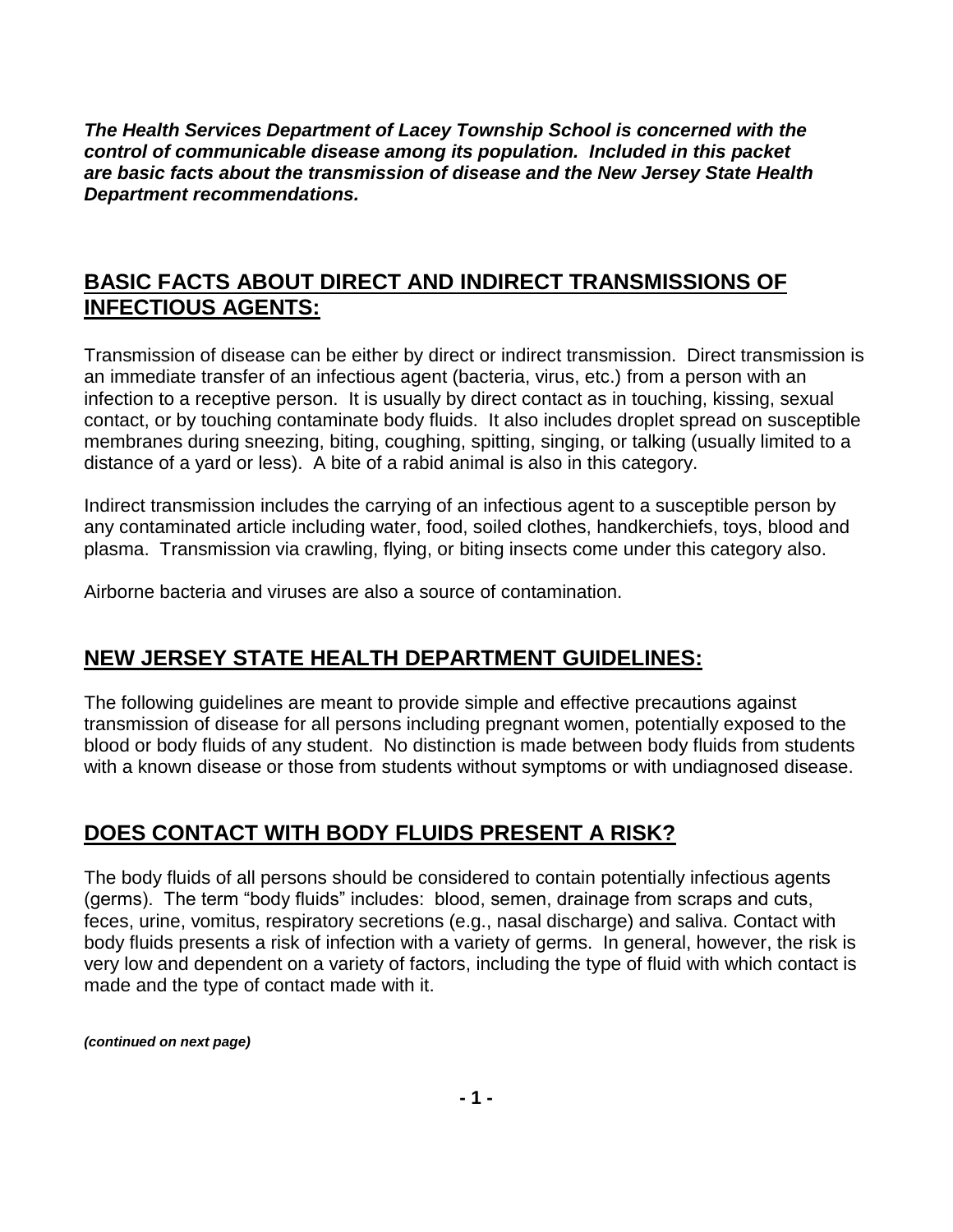*Table 1* provides examples of particular germs that may occur in body fluids of children. It must be emphasized that with the exception of blood, which is normally sterile, the body fluids with which one may come in contact usually contain many organisms, some of which may cause disease. Furthermore, many germs may be carried by individuals who have no symptoms of illness. These individuals may be at various stages of infection: incubating disease, mildly infected without symptoms, or chronic carriers of certain infectious agents including the AIDS and hepatitis viruses. In fact, transmission of communicable disease is more likely to occur from contact with infected body fluids of unrecognized carriers than from contact with fluids from recognized individuals because simple precautions are not always carried out.

| <b>Body Fluid Source</b>                                    |                                                                | <b>Organism of Concern</b>                                                               |
|-------------------------------------------------------------|----------------------------------------------------------------|------------------------------------------------------------------------------------------|
| <b>Blood:</b>                                               | cuts/abrasions<br>nosebleeds<br>menses<br>contaminated needles | <b>Hepatitis B virus</b><br><b>AIDS</b> virus<br>Cytomegalovirus                         |
| <b>Feces:</b>                                               | incontinence                                                   | Salmonella bacteria<br>Shigella bacteria<br><b>Rotavirus</b><br><b>Hepatitis A virus</b> |
| Urine:                                                      | incontinence                                                   | Cytomegalovirus                                                                          |
| <b>Respiratory Secretions:</b><br>saliva<br>nasal discharge |                                                                | <b>Mononucleuosis virus</b><br><b>Common Cold virus</b><br><b>Influenza</b>              |
| <b>Vomitus</b>                                              |                                                                | <b>Gastrointestinal viruses</b><br>e.g.: Norwalk agent Rotavirus                         |
| Semen                                                       |                                                                | <b>Hepatitis B</b><br><b>AIDS</b> virus<br>Gonorrhea                                     |

#### **TABLE 1 Transmission Concerns in the School Setting Body Fluid Source of Infectious Agents**

# **WHAT SHOULD BE DONE TO AVOID CONTACT WITH BODY FLUIDS?**

When possible, direct skin contact with body fluids should be avoided. Disposable gloves should be available in at least the office of the custodian, nurse or principal. Gloves are recommended when direct hand contact with body fluids is anticipated (e.g., treating bloody noses, handling clothes soiled by incontinence, cleaning small spills by hand.) If extensive contact is made with body fluids, hands should be washed afterwards. Gloves used for this purpose should be put in a plastic bag or lined trash can, secured, and disposed of daily.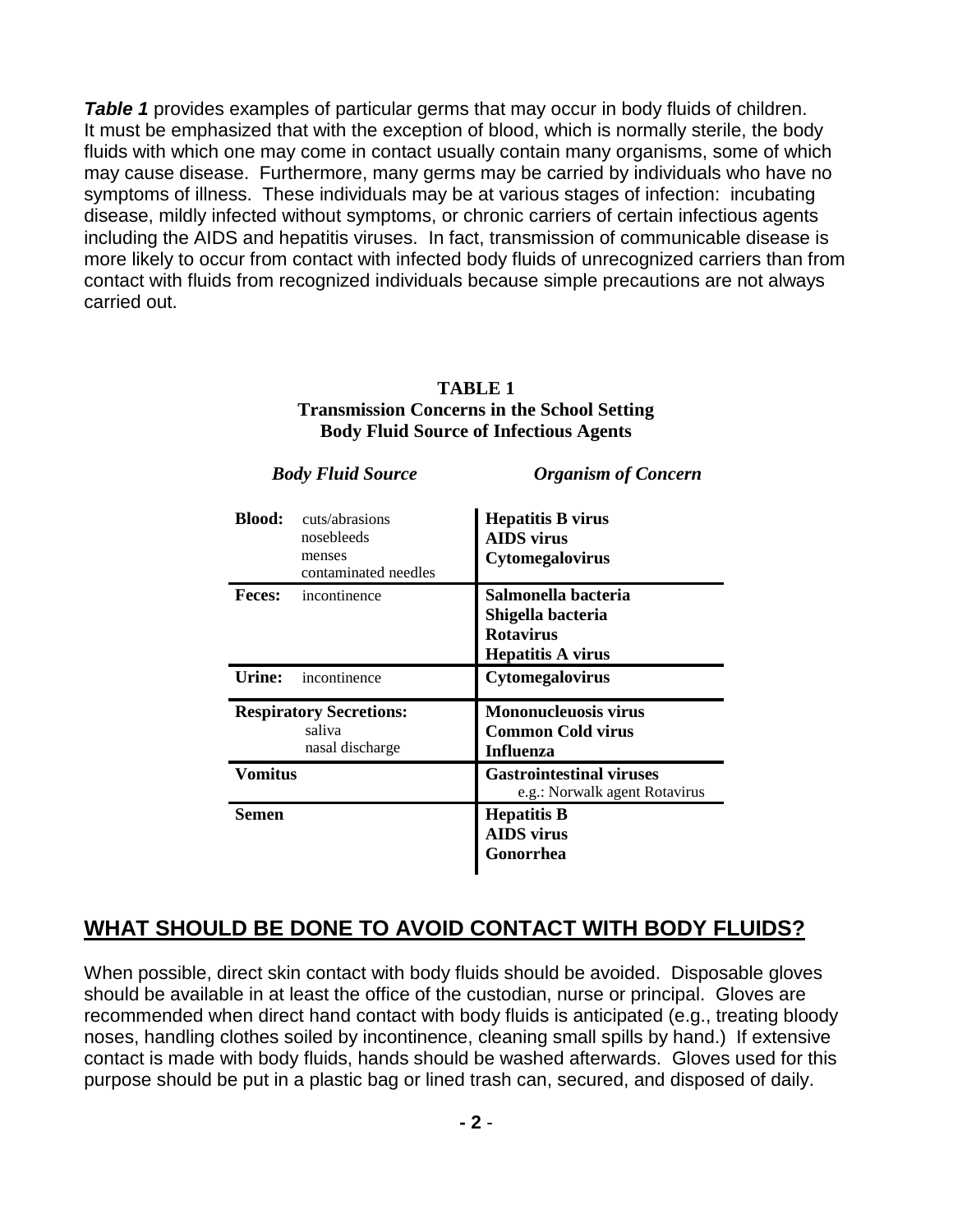# **WHAT SHOULD BE DONE IF DIRECT SKIN CONTACT OCCURS?**

In many instances, unanticipated skin contact with body fluids may occur in situations where gloves may be immediately unavailable (e.g., when wiping a runny nose, applying pressure to a bleeding injury outside the classroom, helping a child in the bathroom).

In these instances, hands and other affected skin areas of all exposed persons should be routinely washed with soap and water after direct contact has ceased. Clothing and other nondisposable items (e.g., towels used to wipe up body fluid) that are soaked through with body fluids should be rinsed and placed in plastic bags. If presoaking is required to remove stains, (e.g., blood, feces) use gloves to rinse or soak the item in cold water prior to bagging. Clothing should be sent home for washing with appropriate directions to parents/teachers (see page 4). Contaminated disposable items (e.g., tissues, paper towels, diapers) should be handled as with disposable gloves.

## **HOW SHOULD SPILLED BODY FLUIDS BE REMOVED FROM THE ENVIRONMENT?**

Most schools have standard procedures already in place for removing body fluids (e.g., vomitus). These procedures have been reviewed to determine whether appropriate cleaning and disinfection steps have been included. Many schools stock sanitary absorbent agents specifically intended for cleaning body fluid spills (e.g., ZGOOP, Parsen Mfg. Co., Philadelphia, PA). Disposable gloves should be worn when using these agents. The dry material is applied to the area, left for a few minutes to absorb the fluid, and vacuumed or swept up. The vacuum bag or sweepings should be disposed of in a plastic bag. Broom and dust pan should be rinsed in a disinfectant. No special handling is required for vacuuming equipment.

## **HAND WASHING PROCEDURES**

Proper hand washing requires the use of soap and water and vigorous washing under a stream of running water for approximately 10 seconds.

Soap suspends easily removable soil and microorganisms allowing them to be washed off. Running water is necessary to carry away dirt and debris. Rinse under running water. Use paper towels to thoroughly dry hands.

## **DISINFECTANTS**

An intermediate level disinfectant should be used to clean surfaces contaminated with body fluids. Such disinfectants will kill vegetative bacteria, fungi, tubercle bacillus and viruses. The disinfectant should be registered by the US Environmental Protection Agency (EPA) for use as a disinfectant in medical facilities and hospitals.